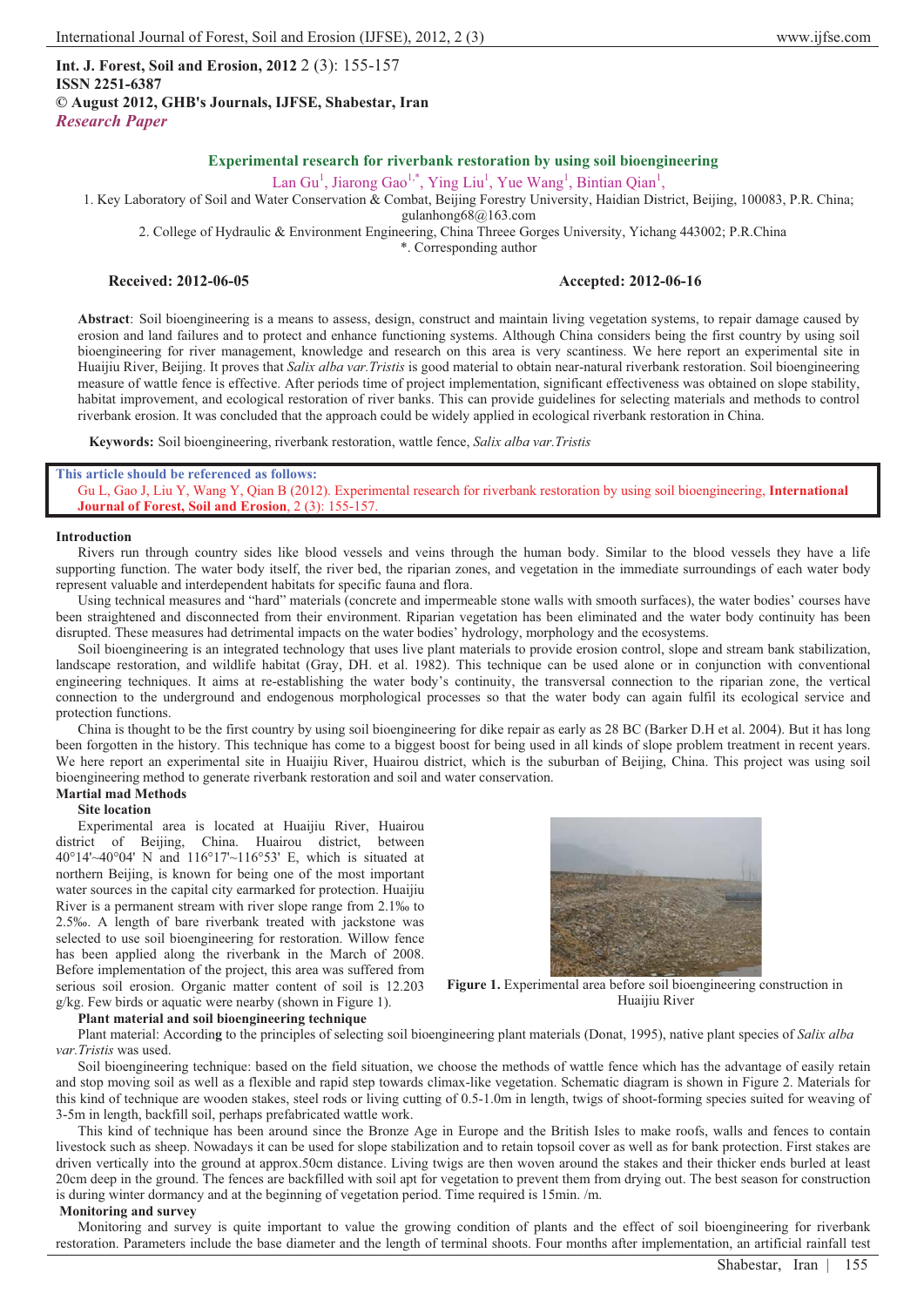under 3mm/min rainfall intensities has been done to analyze the ability of Salix alba var.Tristis wattle fence against slope erosion. Organic matter content of soil was measured three years after construction. The boost of biological diversity can show creature restoration situation.



**Figure 2.** Schematic diagram of wattle fence

## **Results**

#### **Plant performance**

Vegetation performance is the first sign of whether soil bioengineering a success or failure. Willow began to sprout and grow roots one month after construction. Amount of newly born branches is 170 per square meter two months after implementation.

Base diameter and shoot length can indicate the plants performance directly and the ability of slope stability indirectly (Schiechtl H. 1980). Through two-year continues investigation, results show that *Salix alba var.Tristis* wattle fence grew very well. Base diameter is 46.1±9.0 cm, 128.2±41.8 cm, 148.5±59.0 cm and 212.1±113.0 cm for 2 months, 5 months, 13 months and 20 months after construction respectively. And for the height of shoot length are 0.4±0.06 cm, 0.76±0.76 cm, 0.86±0.31 cm and 1.51±0.93cm respectively. *Salix alba var.Tristis* under the measure of wattle fence shows high level of growth.



**Figure 3**. Base diameter and shoot length of *Salix alba var.Tristis* wattle fence after construction (a=2 months, b=5 months, c=13 months, d=20 months)

## **Habitat improvement**

Restoration of a natural area includes planting of native species - grasses, wildflowers, plants, trees. This gives the natural ecosystem its building blocks towards recovering its natural state (Edson JL. et al. 1995). Figure 5 below shows the changes of wattle fence in the experimental area. By applying soil bioengineering technique, our experimental site has achieved environmental benefits of erosion control, wildlife habitat, water quality improvement and aesthetics. Birds, insect and many aquatic creatures come to live in this area. Organic matter content of soil is 17.360 g/kg three years after construction which indicates that vegetation on the slope can improve soil. Soil bioengineering helps to build an environmental friendly riverbank which can benefit not only the natural but also human beings.

## **Slope stabilization**

Loss of riverbank vegetation can reduce the resisting forces and makes riverbank more susceptible to erosion. Vegetation can increase the soil strength through their root structure while the bio-engineered structure provides additional support (Hoag JC. 1993). Wattle fence behaved unideal at initial two months for the reason that new branches were not intensive and few plants exited on the slope. Four months after implementation, an artificial rainfall test under 3mm/min rainfall intensities has been done. Except for wattle fence, many other plants came to grow. Leafy vegetation on the experiment site helps to delay runoff-yielding time and sediment yield. Near the wattle fence experimental area, an untreated plot was selected to make comparison. According to the test, with time goes by, runoff shows significant difference between wattle fence and untreated plot. Compared with untreated plot, soil bioengineering experimental plot can reduce runoff volume by the percentage of 60.1% and runoff sediment for 65.8%. Compare process of runoff producing in the slope is shown in Figure 5. Our willow structures grow over time, further reinforcing the affected area. As the willow grows, the roots grow deeper into the area and draw out potentially destabilizing water.